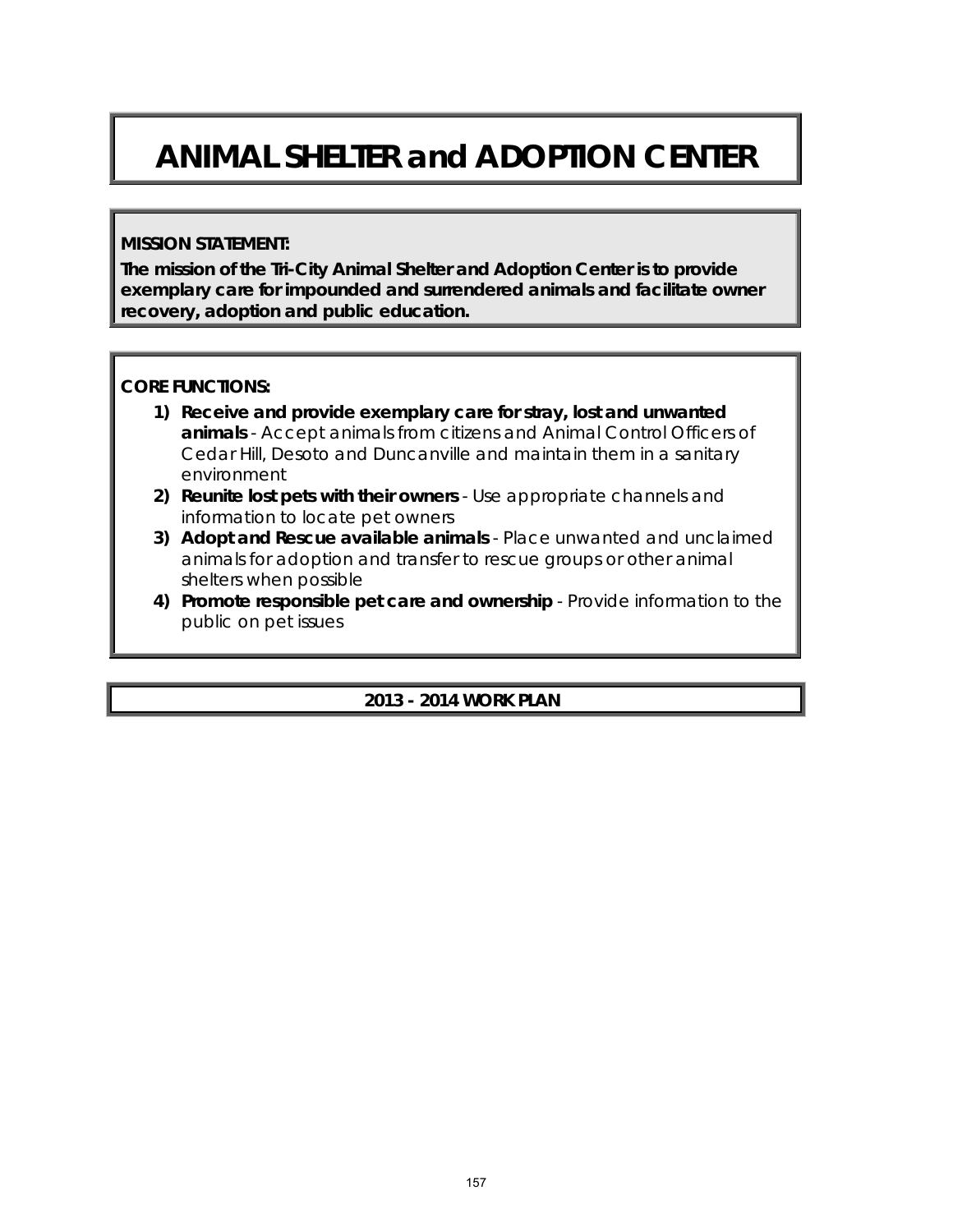## **CORE FUNCTION: #1 Receive and provide exemplary care for stray, lost and unwanted animals**

#### **Action:**

- Document animals as they are received, including any known history
- Medicate animals when necessary
- Control disease in shelter population
- Maintain animal kennels and cages
- Exercise nonaggressive dogs outside
- Euthanize animals when necessary
- Separate sick animals from healthy ones

#### **Activity Measurement:**

- Receive and shelter approximately 5,200 animals annually
- Clean 100% of occupied animal kennels and cages [at least] once daily
- Feed all animals [at least] once daily
- Vaccinate against common canine and feline diseases on 80% of all incoming animals

#### **Meets City Council's Premier Statement:**

Cedar Hill is Safe.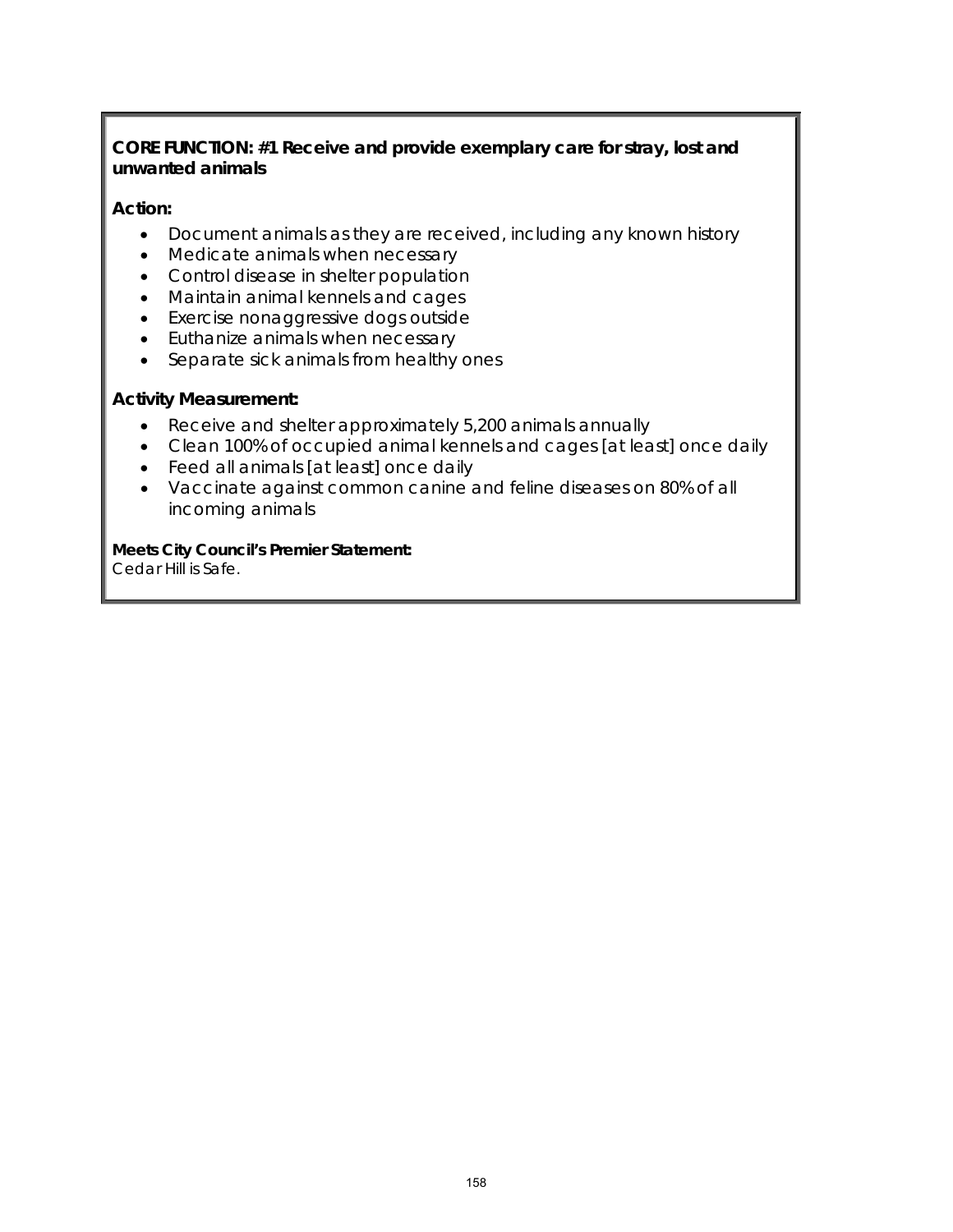# **CORE FUNCTION: #2 Reunite lost pets with their owners**

### **Action:**

- Scan all dogs and cats brought to the shelter for a microchip
- Call owner(s), veterinarian(s), microchip companies and other shelters when contact information is available
- Assist visitors at the Shelter in locating their lost pets
- Gather and document information pertaining to lost and found pets
- Ensure all adopted and redeemed dogs and cats are implanted with a microchip

#### **Activity Measurement:**

- Contact pet owner(s), when owner information is available, within one business day 95% of the time
- Reunite identifiable owners with lost pets within 72 hours of intake
- Return approximately 800 (16% of incoming strays) pets to their owners annually
- Scan 100% of dogs and cats for a microchip [at least] once prior to final disposition
- Implant 99% of adopted and redeemed dogs and cats with a microchip, that are not already microchipped

**Meets City Council's Premier Statement:** Cedar Hill is Safe.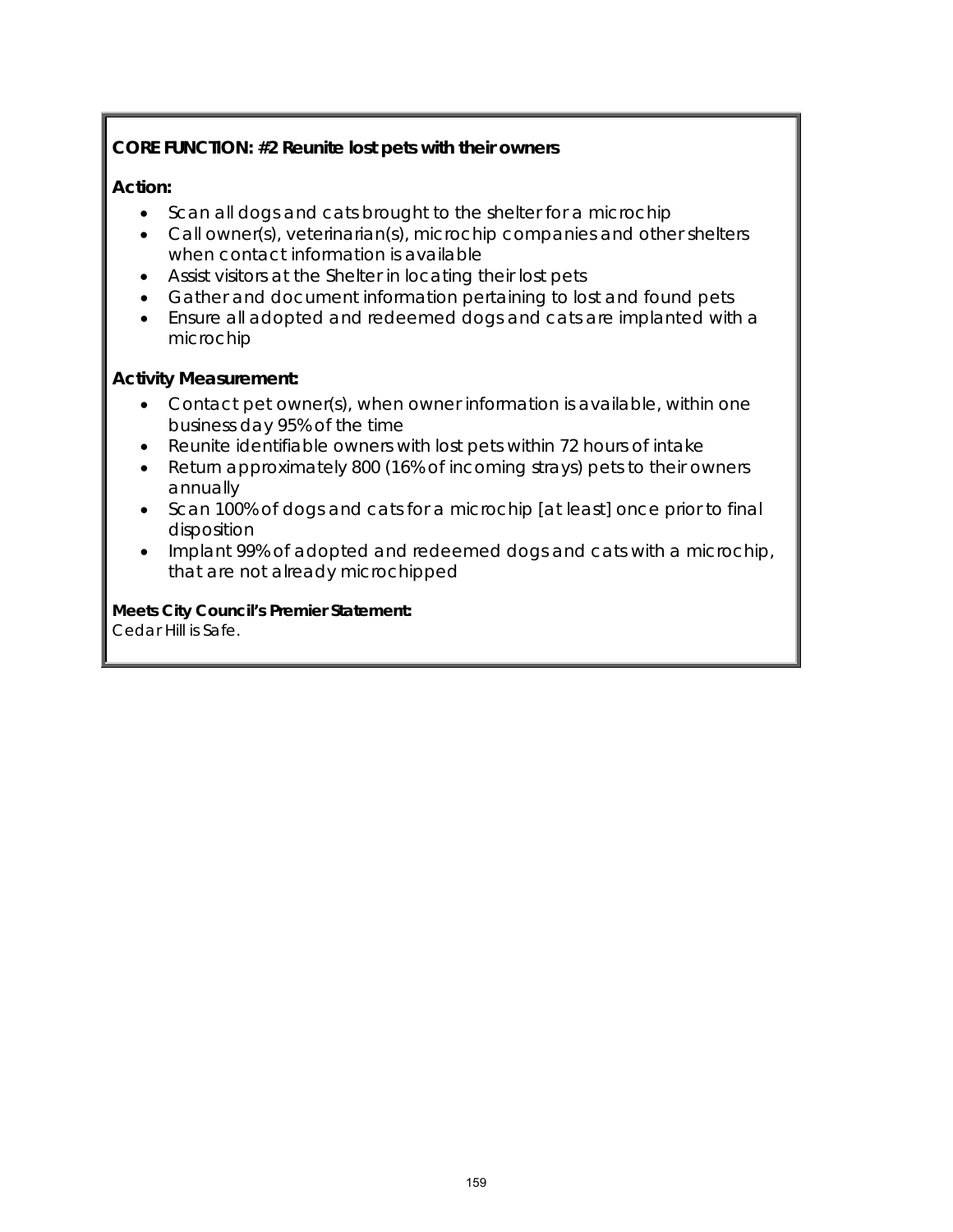# **CORE FUNCTION: #3 Adopt and Rescue available animals**

### **Action:**

- Evaluate and prepare animals for successful adoption
- Conduct adoption counseling
- E-mail photographs of animals to newspapers, websites, rescue groups and individuals
- Release eligible animals to approved rescue groups and other shelters
- Coordinate with veterinary clinics to perform pre-spay/neuter on adopted dogs and cats

#### **Activity Measurement:**

- Administer approximately 825 adoptions annually
- **Rescue/transfer to other organizations approximately 1,100 cases annually**
- Perform heartworm tests on 100% of age appropriate adopted adult dogs
- Promote a special adoptable pet via mass email and websites weekly
- Conduct one onsite adoption special monthly
- Conduct pre-spay/neuter on 100% of healthy, age appropriate adopted dogs and cats

**Meets City Council's Premier Statement**: Cedar Hill is Safe.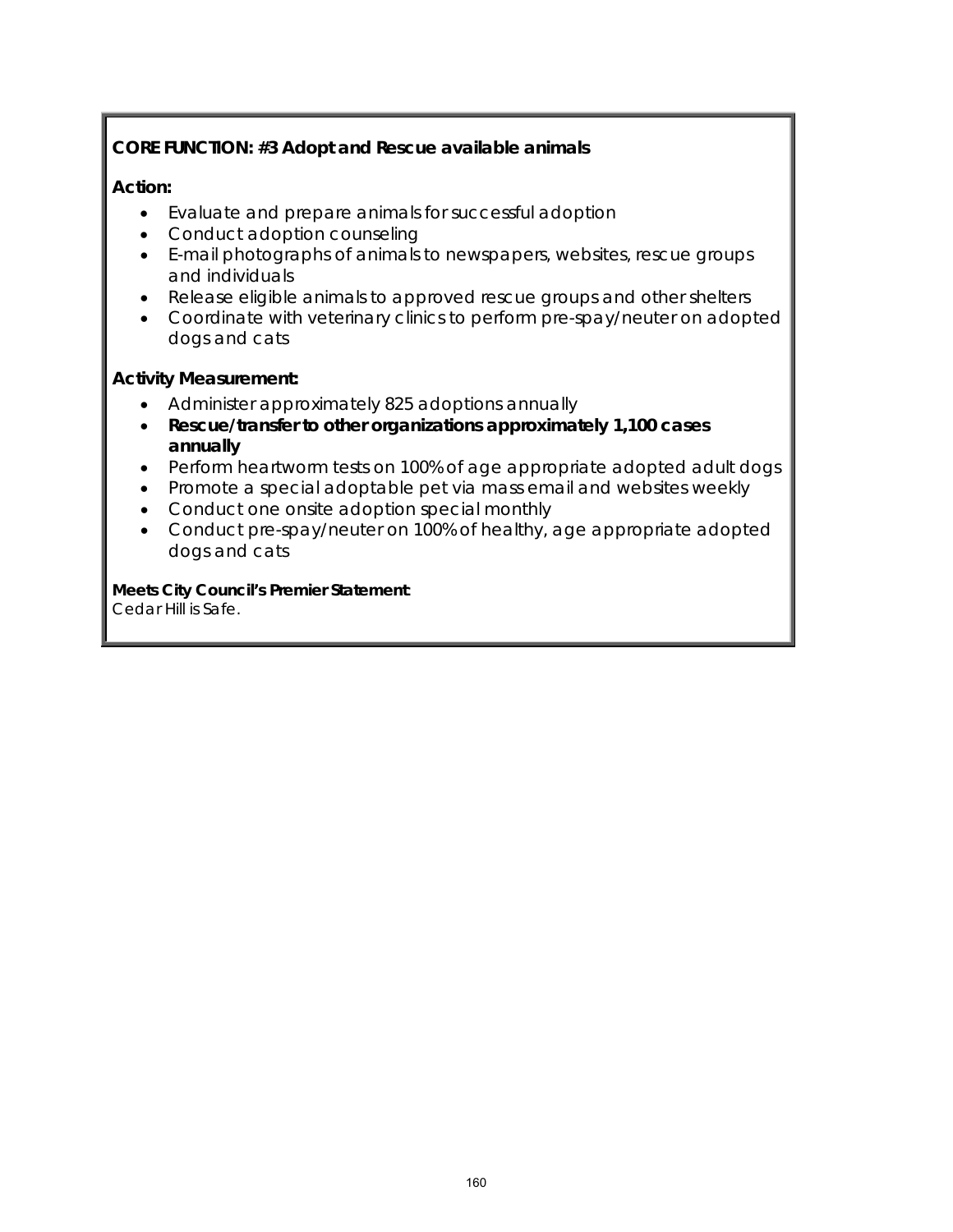# **CORE FUNCTION: #4 Promote responsible pet care and ownership**

## **Action:**

- Provide literature and advice regarding proper vaccination, spaying/neutering, training, behavior, city ordinances and other petrelated topics in house and at offsite events
- Increase public awareness of the shelter with speaking engagements throughout the Cities as well as utilizing Cities' websites, Friends of Tri-City **Animal Shelter newsletter and Facebook page and shelter Facebook page**
- Promote education through increase of size and scope of volunteer program
- Conduct regular tours of the shelter facility
- Provide marketing items such as magnets and pens to citizens
- Microchip pets for the public on demand

## **Activity Measurement:**

- Conduct six tours annually
- **Conduct volunteer orientation monthly**
- Submit an article for the Cedar Hill Highlights Newsletter quarterly
- Participate in [at least] three Citywide events annually
- Include "Common Problems" dog booklet and cat booklet in each take home adoption packet
- Conduct low-cost microchip clinics onsite monthly

# **Meets City Council's Premier Statement**:

Cedar Hill is Safe.